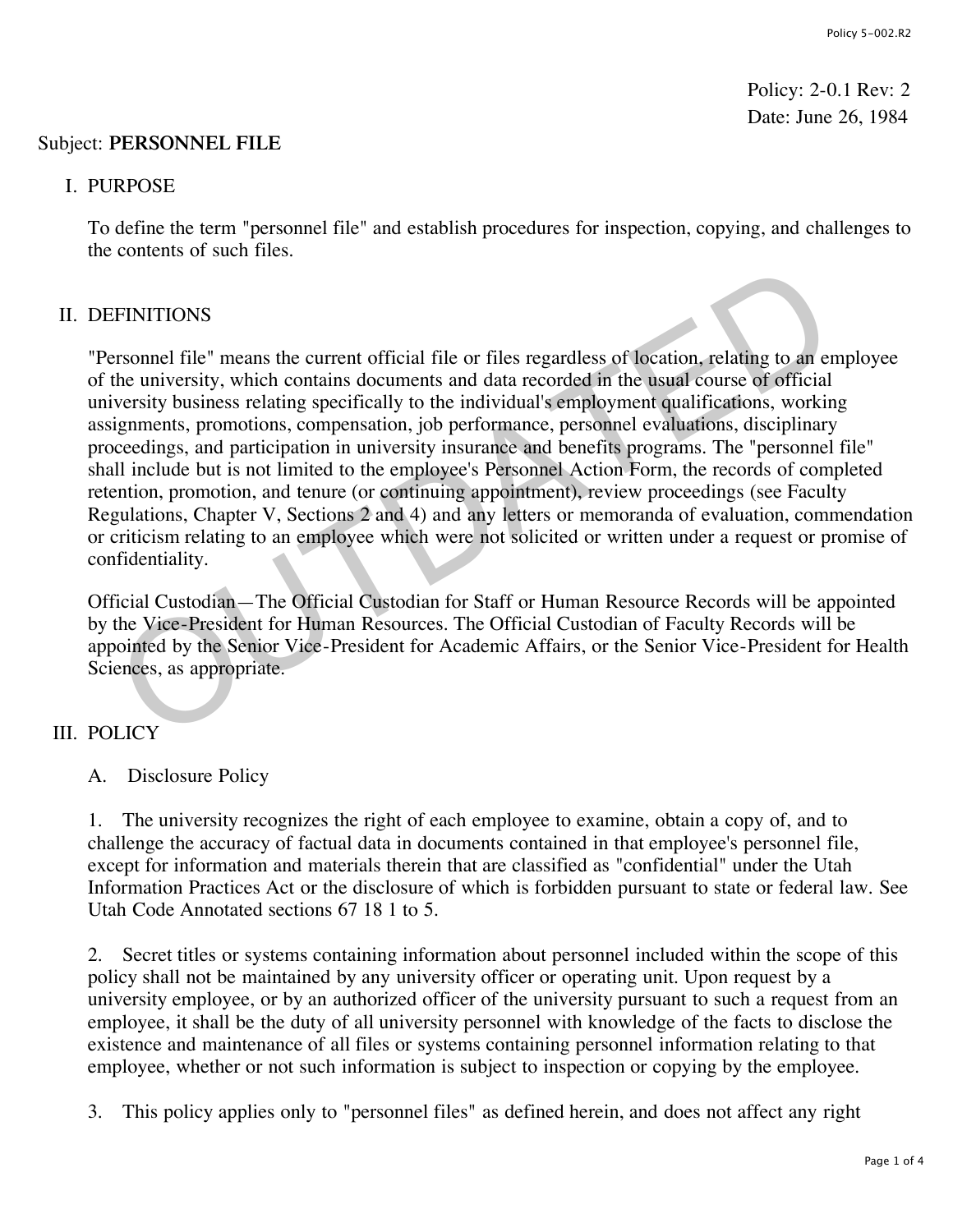conferred by law upon an individual to inspect, copy, or challenge the contents of other records and files or challenge the contents of other records and files of the university that relate to that individual. See Archives and Records Service and Information Practices Act, Utah Code Annotated sections 63 2 59 et seq. and implementing regulations.

4. No person has a right under this policy to inspect, copy, or challenge the contents of the personnel file relating to any other individual, except to the extent that such person may be authorized to do so because of an official "need to know" under the Utah Archives and Records Service and Information Practices Act.

5. Any person who is both a student and an employee of the university shall have the same right of inspection, copying, and challenge of his or her personnel file as is enjoyed by other university employees, and shall be entitled to the same right to inspection, copying, and challenge of his or her educational records as is enjoyed by other students. See Privacy Rights of Parents and Students Act, Public Law 90 247 as amended, and implementing regulations. Any person who is both a student and an employee of the university shall have the same<br>pection, copying, and challenge of his or her personnel file as is enjoyed by other universi<br>ployees, and shall be entitled to the same

## B. Maintenance of Files

1. The primary personnel files of faculty members, academic librarians, and other instructional personnel shall be maintained by the Senior Vice President for Academic Affairs or the Senior Vice President for Health Sciences, whichever is appropriate.

2. The primary personnel files of noninstructional employees shall be maintained by the Vice-President for Human Resources.

3. Secondary personnel files may also be maintained by colleges, departments, or other operating units, as may be necessary for functional efficiency.

4. The Senior Vice President for Academic Affairs, the Senior Vice President for Health Sciences and the Vice President for Human Resources shall each designate an official custodian or personnel records, who shall be assigned the responsibility for expediting compliance with the relevant provisions of this policy and procedure.

C. Inspection and Copying

1. Upon request to the appropriate custodian, an employee of the university shall be afforded a reasonable opportunity to inspect and/or obtain a copy of his or her primary or secondary personnel file, or such part thereof as is described in the request, subject to the following limitations:

 (a) Letters or memoranda of recommendation, evaluation, or criticism which are solicited or submitted under a request or promise of confidentiality shall be temporarily removed from the individual's personnel file before it is inspected by the individual to which such letters or memoranda refer. See Faculty Regulations, Chapter V, Section 2 G (1).

 (b) Information in an employee's personnel file which relates to persons other than the subject employee shall be temporarily removed from the file before it is inspected by the employee, if the information (1) is classified as "confidential" or "private" information within the meaning of the Utah Information Practices Act, as amended; (2) consists of personally identifiable information relating to the salary or compensation of a person other than the employee who is the subject of the personnel file; or (3) is prohibited from disclosure by or pursuant to applicable state or federal law.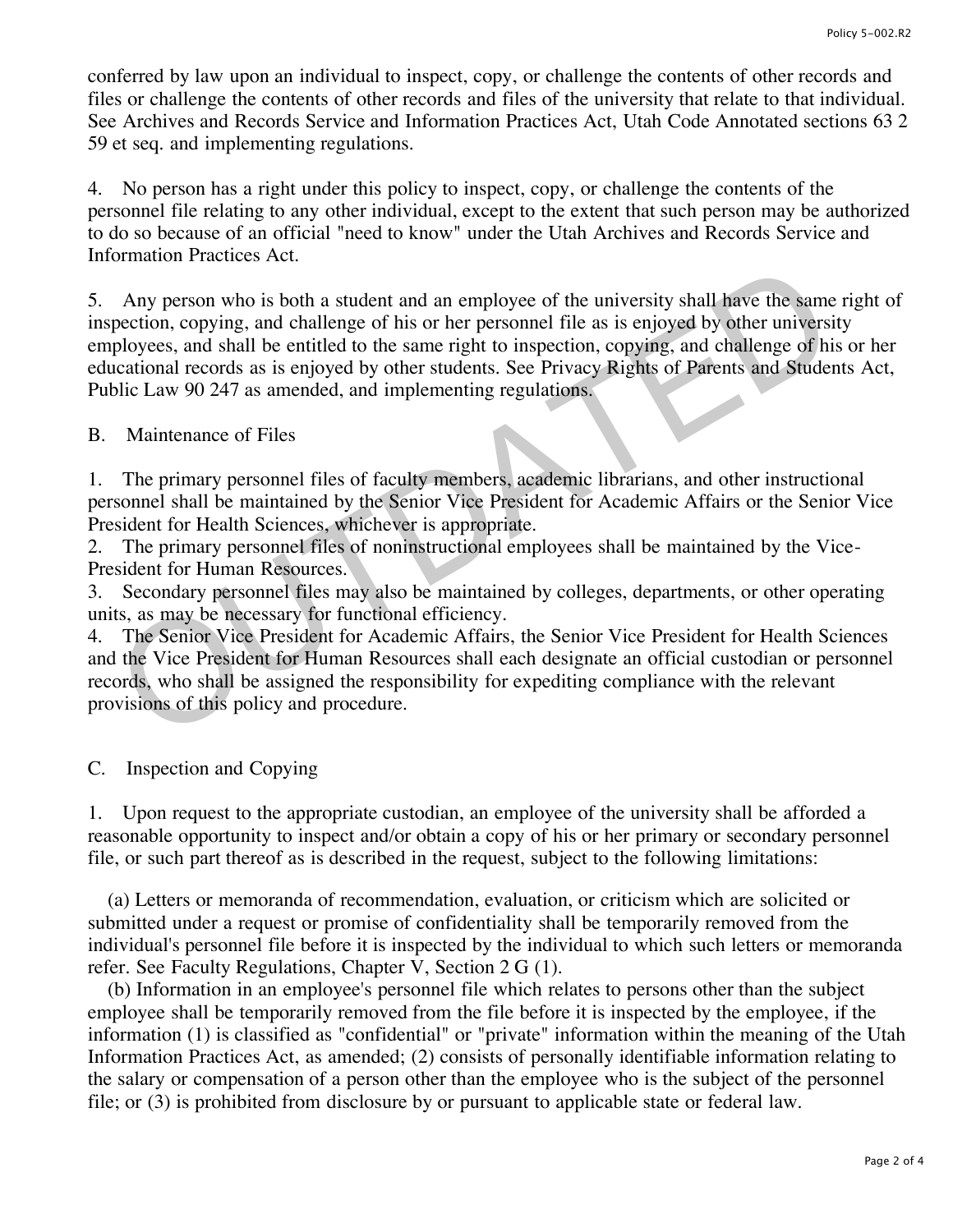2. A request to inspect may be oral or written and shall describe generally the records or data in the personnel file which the individual wishes to examine. The person seeking inspection shall, upon request, produce appropriate documents or other evidence of identity.

 (a) Upon verifying the identity of the requesting person, the custodian of the files shall take appropriate steps to comply with the request with reasonable promptness.

 (b) When immediate inspection is not feasible or appropriate, the custodian shall cause the personnel file to be assembled (including the preparation of comprehensible and readable transcriptions of data maintained in electronically stored format) and made available for examination by the individual as soon as feasible, ordinarily not to exceed 10 working days after the request, at a reasonable place and time (during regular business hours) to be designated by the custodian.

 (c) The inspection shall take place in the presence of the custodian or designee or the custodian of the personnel file. No changes or alterations may be made to any documents in the file, and no documents may be removed from the file.

 (d) A memorandum recording the request and the making of the inspection shall be inserted in the file by the custodian immediately after the inspection has been concluded.

3. A request for copies of the personnel file, or any part thereof, must be in writing.

 (a) Before the requested copies are prepared, the cost of copying shall be calculated by the custodian of the file pursuant to a schedule of charges established from time to time by the Vice President for Human Resources, and the requesting individual shall tender a receipt showing payment to the university cashier of the amount of the estimated cost of such copying. iscriptions of data maintained in electronically stored format) and made available for example the individual as soon as feasible, ordinarily not to exceed 10 working days affer the request of considered by the custodian.<br>

 (b) Upon receiving evidence of payment of the cost of copying, the custodian shall arrange to prepare copies in accordance with the request and make them available to the requesting individual with reasonable promptness.

 (c) The written request for copies shall be placed in the employee's personnel file, together with a memorandum recording when and in what manner the request was responded to.

4. Challenge to Contents

 (a) An employee of the university may at any time challenge any factual statement or entry of factual data in his or her personnel file upon the grounds that it is inaccurate, misleading, inappropriate, or otherwise in violation of individual rights.

 (b) Employees who question the accuracy of information related to adverse employment actions or evaluations in their files should discuss their concerns with the appropriate departmental Chair/Director. The Chair/Director will consider the objections and has the option of recommending that the Official Custodian of the file remove the information in question, if appropriate. The employee may also make a challenge directly to the Official Custodian. The Official Custodian will work with the parties to arrive at a mutually agreeable solution.

 (c) The Official Custodian will make a recommendation to the cognizant vice-president. The cognizant vice-president will render a final decision regarding any changes in, deletions from, or additions to the personnel file to assure that the file includes only factually accurate, truthful, and relevant information. The employee shall be advised in writing of all approved modifications.

 (d) Should the disputed information be retained in the file, the employee may submit a written statement identifying the alleged errors or inaccuracies. The statement will remain in the file as long